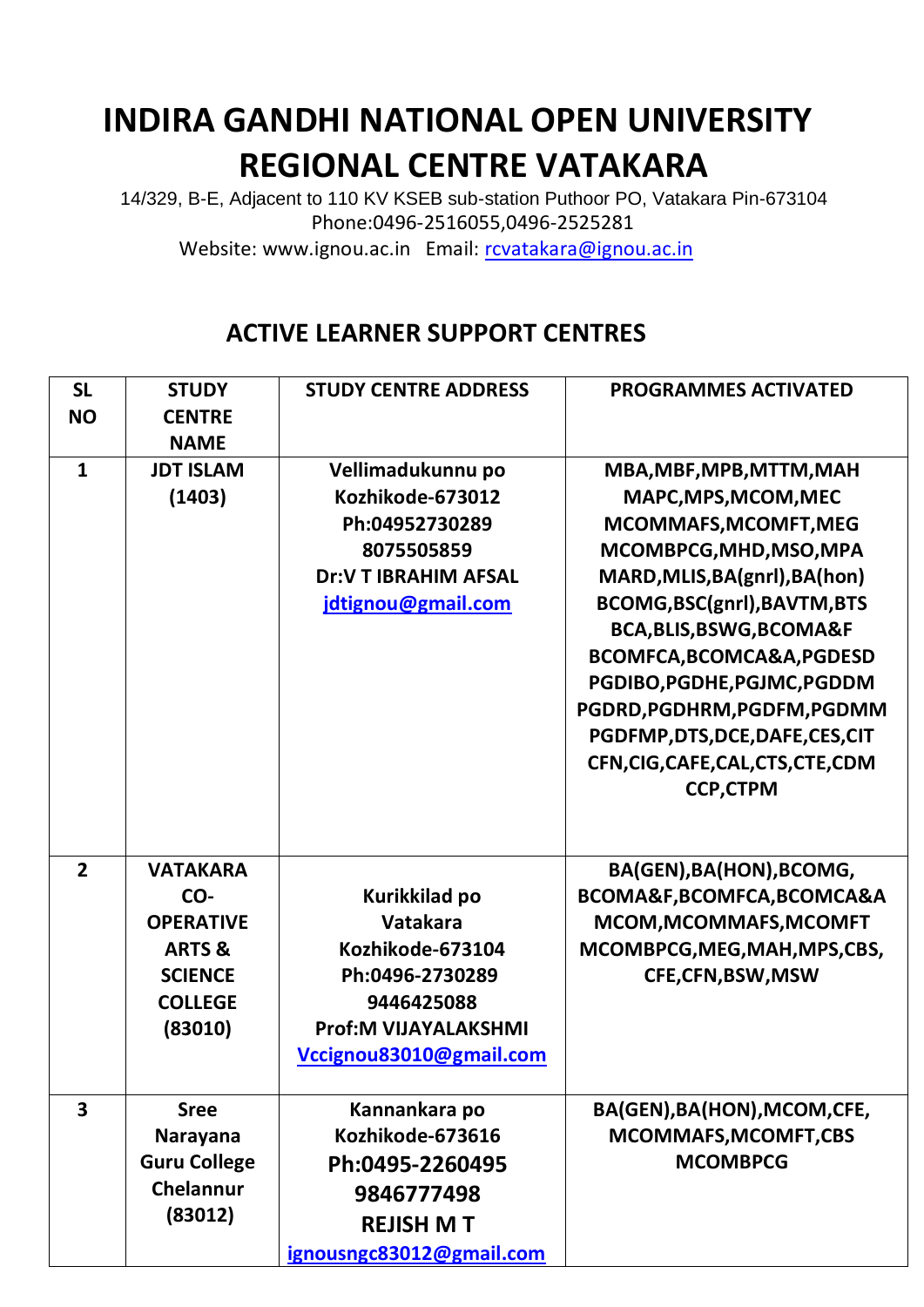| $\overline{\mathbf{4}}$ | <b>SN COLLEGE</b><br><b>THOTTADA</b><br>(1405)                                                  | Thottada po<br><b>Kannur-670007</b><br>Ph: 0497-2732405<br>9447438787<br><b>Dr:K AJAYAKUMAR</b><br>ignousnc@gmail.com         | <b>BA (General), BA</b><br>(Honour), BCOMG, BCOMA&F,<br><b>BCOMFCA, BCOMCA&amp;A, BSC</b><br>(General), BTS, BAVTM, BCA,<br>MAH, MEC, MSO, MPA, MARD,<br>MEG, MCOM, MCOMMAFS,<br>MCOMFT, MCOMBPCG, PGDDM,<br>PGDRD, PGDESD, PGDSS, DCE, DTS,<br>CIT, CNCC, CES, CTS, CFN, CIG, CTPM |
|-------------------------|-------------------------------------------------------------------------------------------------|-------------------------------------------------------------------------------------------------------------------------------|-------------------------------------------------------------------------------------------------------------------------------------------------------------------------------------------------------------------------------------------------------------------------------------|
| 5                       | <b>NIRMALAGIRI</b><br><b>COLLEGE</b><br>(1485)                                                  | Koothuparamba,<br>(IRISH)<br><b>Kannur-670701</b><br>Ph: 0490-2366620<br>9497447779<br>Dr:MANJU O<br>Irishignou1485@gmail.com | BA (General), BA (Honours), BTS,<br><b>BAVTM, BCOMG, BCOMA&amp;F,</b><br>BCOMFCA, BCOMCA&A, BLIS,<br><b>BSW, MCOM, MCOMMAFS,</b><br>MCOMFT, MCOMBPCG MAH,<br>MEG, MPS, MEC, MLIS, MSW, MP,<br>MPB, MSO, CBS, CFE, CIG, CFN,<br><b>CTE, CLIS, PGDIBO.</b>                            |
| 6                       | <b>Central Prison</b><br>(83004D)                                                               | Pallikkunnu Po<br>Kannur Pin-670004<br>Ph: 04972746141<br>Cp.knr.prisons@kerala.gov.in                                        | BA (General), BA (Honours), CFN.                                                                                                                                                                                                                                                    |
| $\overline{7}$          | <b>Sree</b><br><b>Narayana</b><br><b>Guru College</b><br>of Arts &<br><b>Science</b><br>(83014) | Veerpad<br>Iritty Kannur-670704<br>9495160134<br><b>SHAJI MATHEW</b><br>Ignousngc83014@gmail.com                              | BA (General), BA (Honours),<br><b>BCOMG, BCOMA&amp;F, BCOMFCA,</b><br>BCOMCA&A,                                                                                                                                                                                                     |
| 8                       | <b>Concord Arts</b><br>& Science<br><b>College</b><br>(83015)                                   | <b>Muttannur</b><br>Kannur Pin-670595<br>Ph: 04902486633<br><b>SAJU JOSE KANNALIL</b><br>Ignousc83015@gmail.com               | <b>BA (General), BA</b><br>(Honours), CFE, CBS, BCOMG,<br>BCOM.A&F, BCOMFCA,<br>BCOMCA&A, MEG, MCOM,<br><b>MCOMMAFS,</b><br>MCOMFT, MCOMBPCG.                                                                                                                                       |
| 9                       | St.Mary's<br><b>College</b><br>(1430)                                                           | <b>Sulthan Bathery Po</b><br>Wayanad Pin-673592<br>Ph:04936-220246<br><b>Dr:GEORGE MATHEW</b><br>Ignousc1430@gmail.com        | BA (General), BA (Honour),<br><b>BCOMG, BCOMA&amp;F, BCOMFCA,</b><br>BCOMCA&A, BTS, BAVTM, MCOM,<br><b>MCOMMAFS,</b><br><b>MCOMFT, MCOMBPCG, MARD</b><br>MEG, MTM, PGDRD, PGDESD, DTS,<br>CTS, CBS, CIG, CFN, CTPM, PGDSS.                                                          |